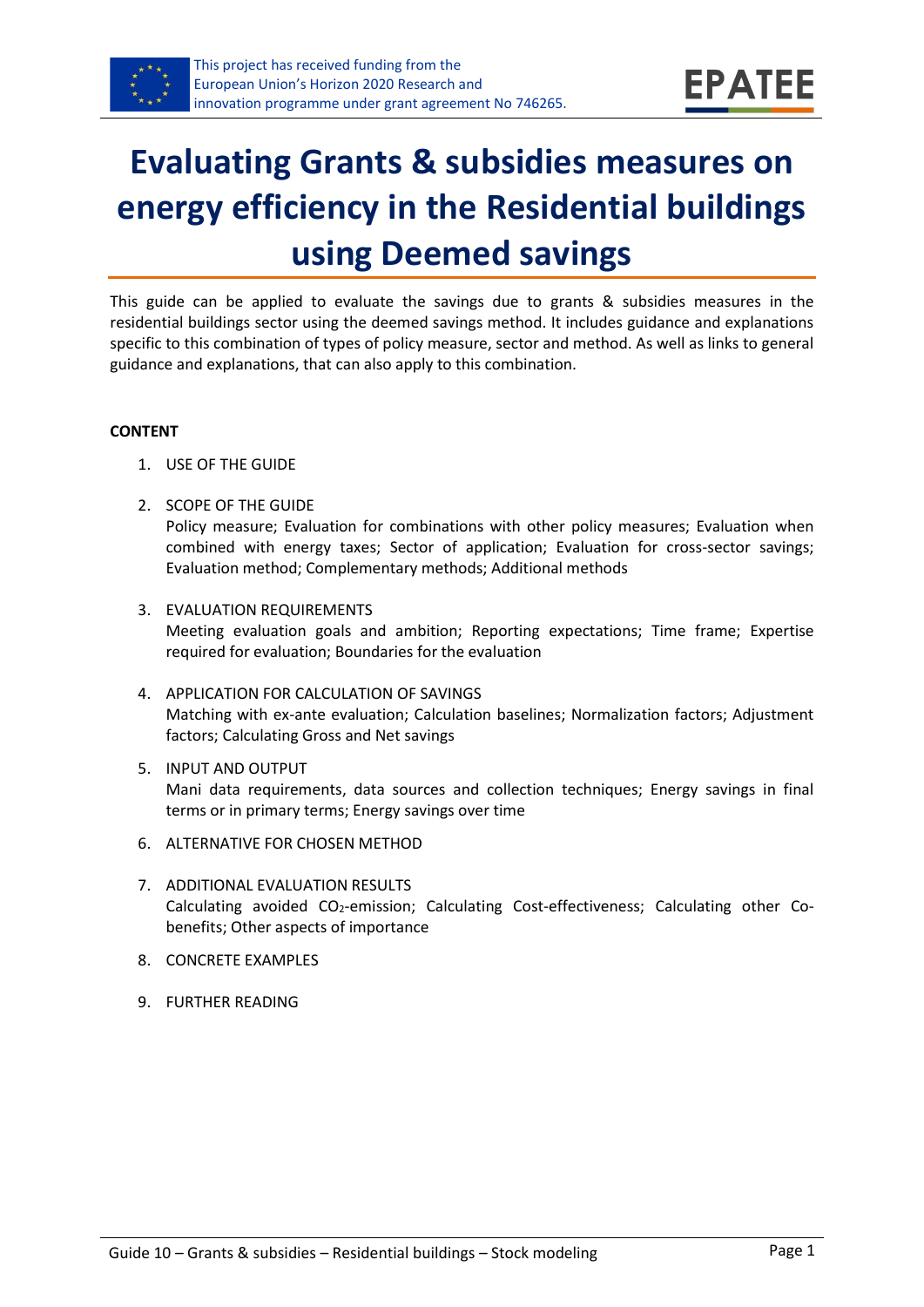# **1 | USE OF THE GUIDE – AUDIENCE, OBJECTIVES AND FOCUS**

The primary **audience** for this guide concerns energy efficiency programme designers, implementers or supervisors, and evaluators looking for guidance on the evaluation process of energy savings in the scope of this guide.

Although the application of the guide will generally concern the (sub)national level, account will be taken of issues at EU level when relevant (e.g. the specific format of saving figures for the EED).

This guide is not about the preceding step in the evaluation process, the choice of the method. About this previous step in the evaluation process, see the guidance provided [here.](https://www.epatee-toolbox.eu/wp-content/uploads/2019/04/epatee_integrating_evaluation_into_policy_cycle.pdf) However, after presenting the capabilities and limitations of the guide at hand, the user will be offered alternatives for the method within this guide (see section [6\)](#page-0-0).

The **objective** of this guide is to provide:

- Information on the scope of the guide that enables the user to decide whether this guide is suited to his/her needs, and whether complementary or additional method(s) could be needed or useful (sectio[n 2\)](#page-0-1);
- Guidance about specifying the evaluation objectives and requirements (section [3\)](#page-0-2);
- Guidance about key methodological choices to calculate energy savings (section [4\)](#page-0-3);
- Guidance about the inputs (data requirements) and outputs of the method (energy savings metrics) (sectio[n 5\)](#page-0-4)**;**
- Possible alternative methods (with pros and cons) (section [6\)](#page-0-0)
- Background about evaluation results other than energy savings (sectio[n 7\)](#page-0-5);
- Relevant examples, case studies and/or good practices (section [8\)](#page-0-6);
- Relevant references for further reading (section [9\)](#page-0-7).

The guide is intended for assessing realised (ex-post) energy savings. However, account is taken of earlier (ex-ante) evaluations of expected savings, if available (see section [4\)](#page-0-3).

The **focus** of the guide is on impact evaluation, i.e. determining the energy savings, but not on how this has been reached through a step by step process with intermediate results (process evaluation).

Readers looking for the basic and general principles of energy efficiency evaluation may find the followin[g link](https://www.epatee-toolbox.eu/evaluation-principles-and-methods/) useful.

Furthermore, the following [guidance](https://assets.publishing.service.gov.uk/government/uploads/system/uploads/attachment_data/file/48189/3148-co2-emissions-savings-warm-front.pdf) presents a brief analysis of the results of a scenario modelling procedure to calculate the theoretical CO<sup>2</sup> savings from four of the most important measures offered under UK Warm Front programme, launched in 2000.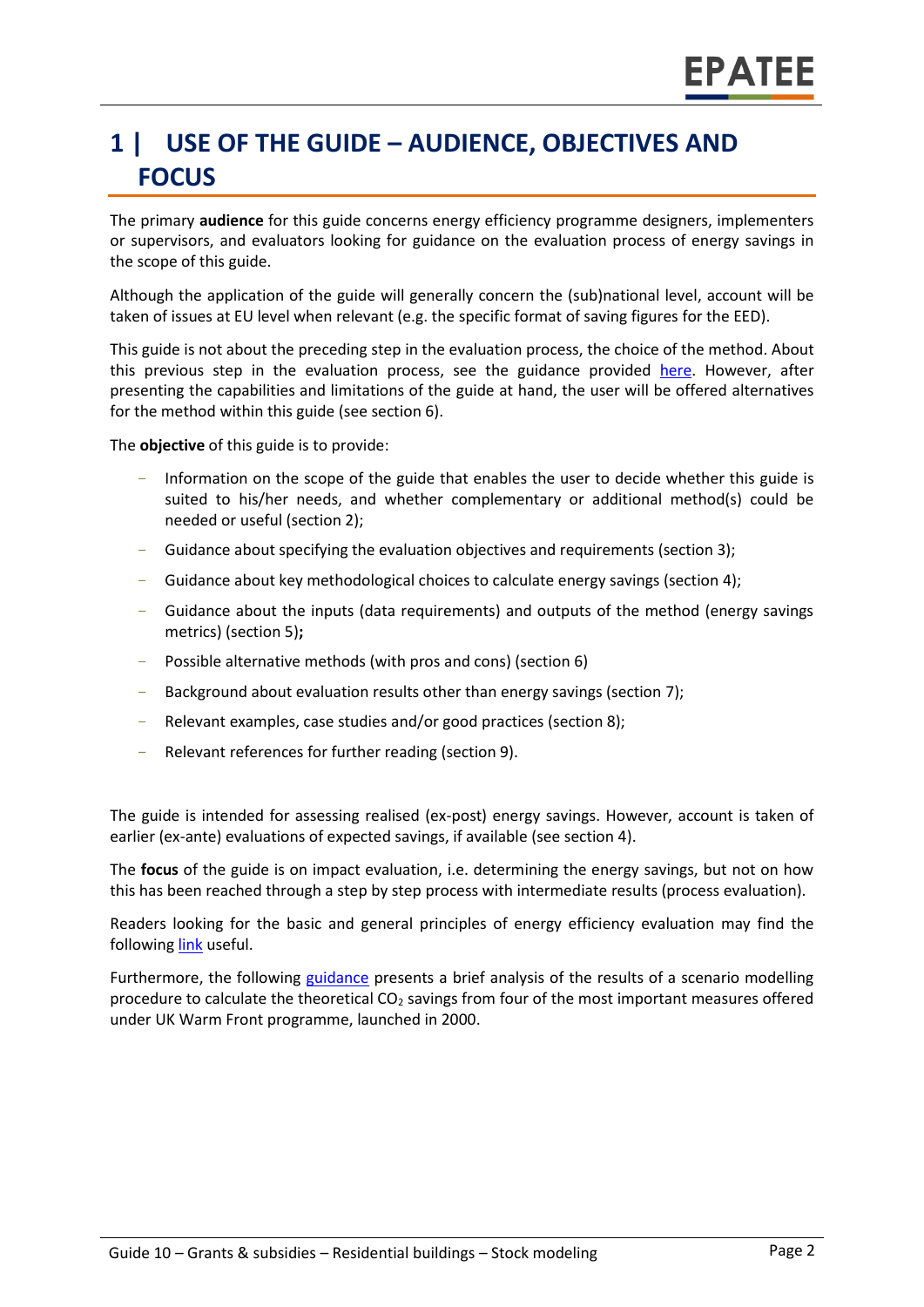# **2 | SCOPE OF THE GUIDE – POLICY, SECTOR and METHOD**

#### **2.1 About grants & subsidies (GS)**

The focus of this guide can be extended to tax-rebates (part of the main type Fiscal / Tariffs) that stimulate energy savings in the same way as subsidies. Grants and subsidies are sometimes combined with tax-rebates to reduce energy consumption.

Subsidy schemes on residential buildings generally concern grants covering part of the investments needed for various saving actions, such as glass/wall/roof/floor insulation and more efficient boilers and/or improved heating control. The grant could be a fixed amount (e.g. for a new boiler) or an amount per m2 (insulation). The grant can also be dependent on the quality of the saving actions, e.g. higher for very efficient boilers than for just more efficient boilers.

The subsidy scheme is often managed by an agency that reports to government about provided subsides, the number of executed saving actions and the savings realized. Often an evaluation of the effectiveness of the scheme is performed as part of the general control on government spending.

More detailed information on the evaluation of grants can be can be foun[d here.](https://ec.europa.eu/energy/intelligent/projects/en/projects/emeees)

#### **2.2 Evaluation for a combination of policy measure types**

Grants are often combined with information (part of main policy type Information & Education), in order to inform dwelling owners (or renters) on the possibilities for saving energy. They may also be combined with the policy type Voluntary Agreements between a group of end-users and government/agency, or they may be combined with obligation scheme. For such combinations it is assumed that the overall savings are mainly due to the grants, although the evaluation concerns the combined savings effect of both policy measures.

The guide is not capable of attributing part of the (overall) calculated savings to each of the policy measures (see also Double counting in the section on Calculating Gross and Net savings).

#### **2.3 Evaluation when combined with energy taxes**

Energy taxes may also be present, which stimulate to invest into all kind of saving actions. The calculated savings effect for grants will overlap with that of the energy tax. The guide is not capable of attributing part of the (overall) calculated savings to either the policy measures at hand or the energy tax. For dealing with this overlap see section on Gross to Net savings.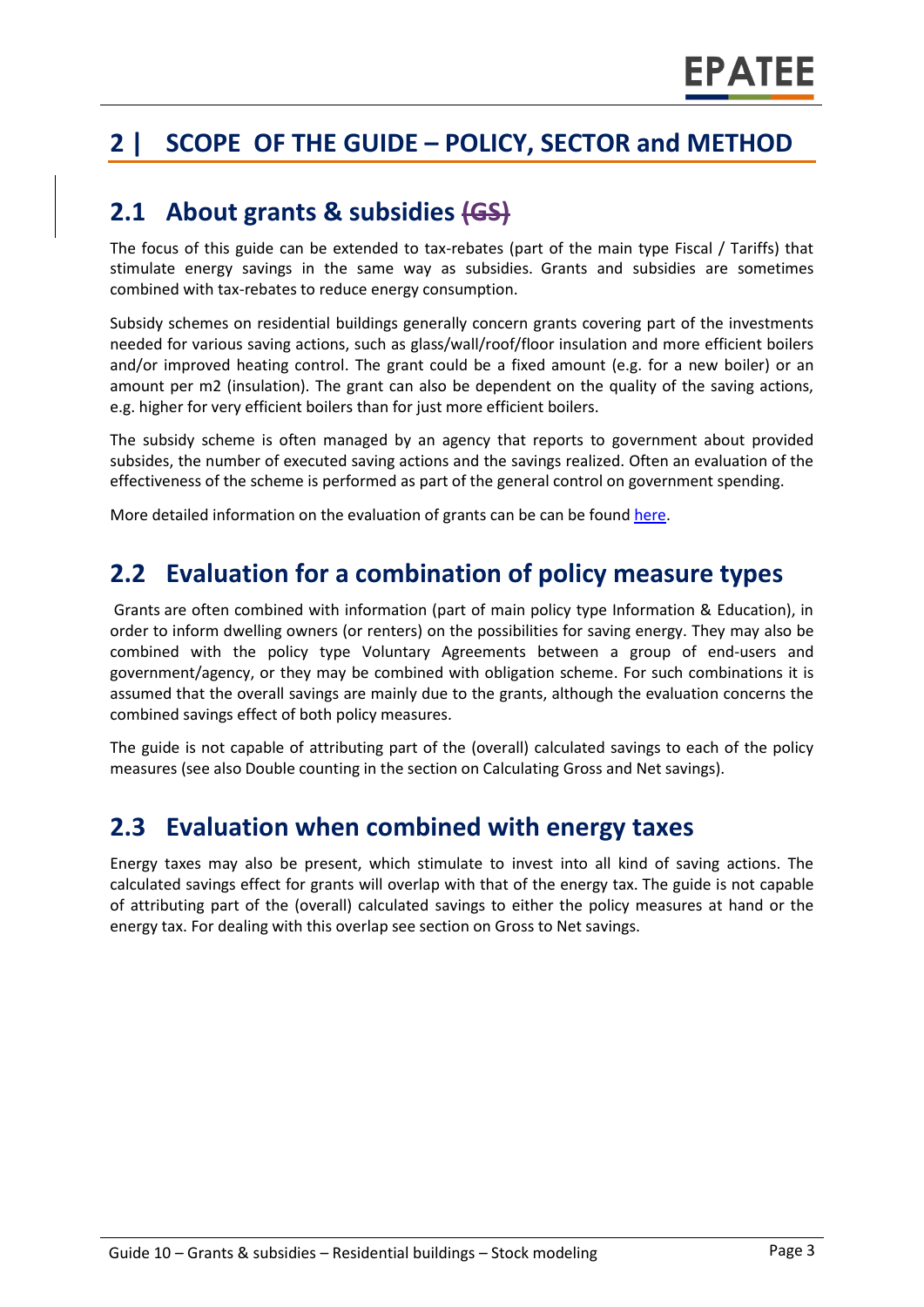### **2.4 About residential buildings**

Information on (sub)sectors defined in the Toolbox can be found [here,](https://www.epatee-toolbox.eu/wp-content/uploads/2018/10/Definitions-and-typologies-related-to-energy-savings-evaluation.pdf) chapter 2, p.17

Other, equivalent descriptions of the sector are "dwellings", "houses" and "apartments".

The residential sector consists mainly of single-family homes (row, two under one roof or detached) and multi-family apartment complexes. Residents may own or rent the unit they reside in.

Total energy use within a home may not necessarily be the same as the billed energy consumption, on-site energy production and micro-generation technologies.

Energy savings for new dwellings are generally realised with minimum efficiency standards. Important considerations when addressing the residential sector include rebound, spill-over and free-riders effects.

#### **2.5 Evaluation for a combination of policy measure types**

Information about the various evaluation methods can be found [here,](https://www.epatee-toolbox.eu/wp-content/uploads/2019/04/Saving_calculation_methods_for_EPATEE_Toobox_2019_04_24.pdf) table 1 and 2. This source also covers the combination of the method at hand with other methods, which will be dealt with below.

#### **2.6 Evaluation for cross-sector saving actions**

No cross-sector saving actions are applicable as the actions concern only residential dwellings.

#### **2.7 About stock modelling**

Information about the various evaluation methods, including stock modelling, can be found [here,](https://www.epatee-toolbox.eu/wp-content/uploads/2019/04/Saving_calculation_methods_for_EPATEE_Toobox_2019_04_24.pdf) table 1 and 2. This source also covers the combination of the method at hand with other methods, which will be dealt with below.

Building stock models for energy consumption represent a key guide to assist with the efficient and rational implementation of policy. Stock modelling concerns changes, due to energy policy, in the stock of energy using systems, such as dwellings, appliances or cars. Every year, part of the old systems is replaced by a more efficient new one and these saving actions lead to increasing overall savings over time. The (yearly) number of saving actions is covered in stock modelling but the unitary savings to some extent as well. In most cases (see Knowledge Base) deemed savings are used to calculate the unitary savings, but for dwellings engineering estimates can be used as well.

Among others, stock models can be used to estimate the 'baseline' energy consumption of the residential housing sector, disaggregated by building or social categories and energy end-uses; explore the technical and economic effects of different  $CO<sub>2</sub>$  emission reduction strategies over time, including the impact of new technologies, such as renewables and smart metering; as well as identify the effect of emission reduction strategies on indoor environmental quality.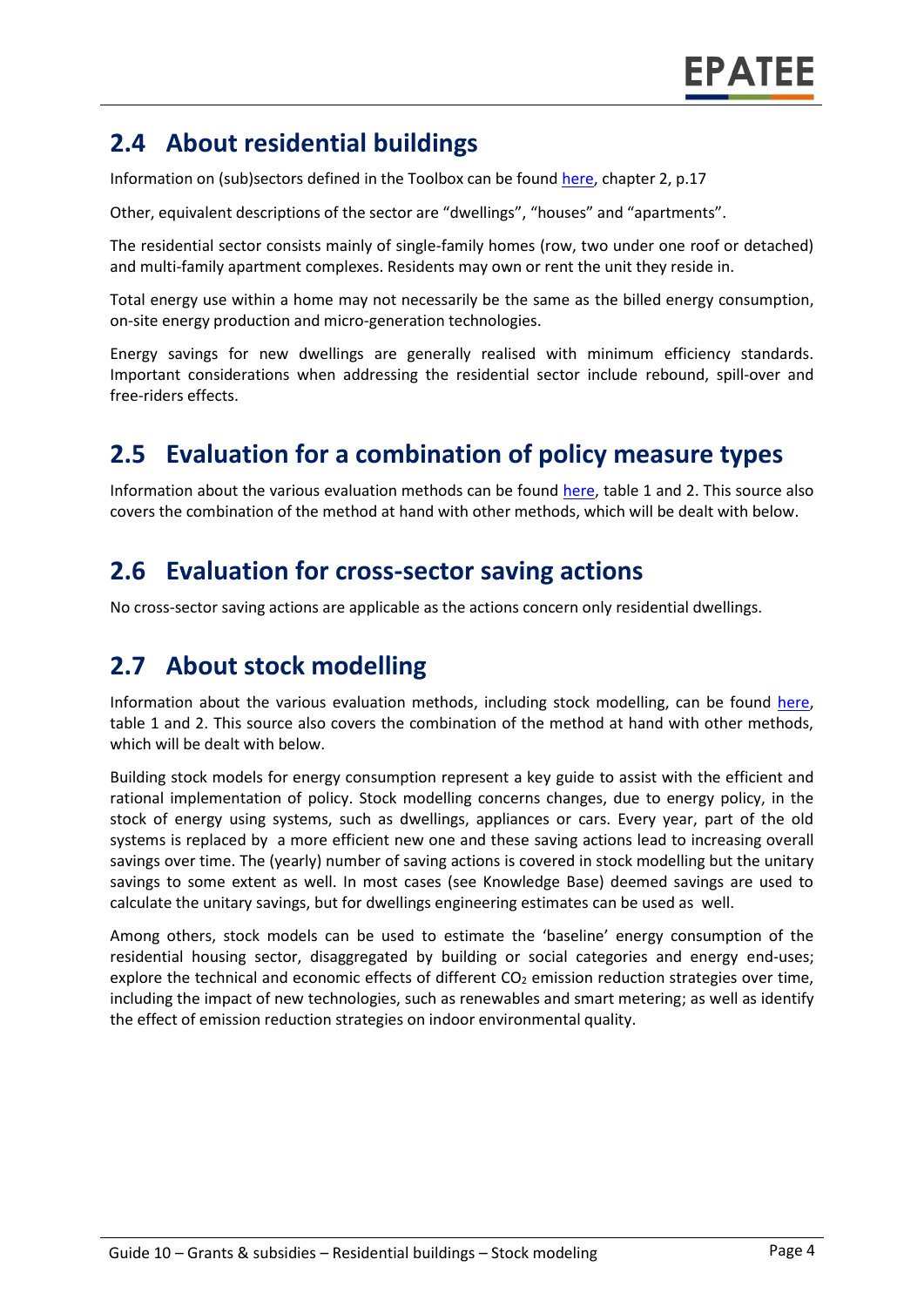#### **2.8 Complementary methods to determine total savings**

Complementary methods are methods that are required, in addition to the primary selected method, to calculate energy savings.

The method at hand concerns the determination of the number of actions, i.e. the number of participants that replace e.g. old inefficiency boilers with new high-efficiency boiler and/or old insulation with new more energy efficient insulation. In order to provide the total savings, the unitary savings per action or participant should also be calculated. To calculate the total gross savings one will need the unitary savings per action and the change in stock. For more information about methods to calculate unitary savings, see the lin[k here,](https://www.epatee-toolbox.eu/wp-content/uploads/2019/04/Saving_calculation_methods_for_EPATEE_Toobox_2019_04_24.pdf) table 2.

### **2.9 Additional methods to increase reliability of the results**

An additional method can be applied on top of stock modeling to improve the reliability of the evaluation results and/or the cost-effectiveness of the evaluation approach. Stock modeling can be combined with deemed savings method and/or engineering estimates method.

For possible combinations with an additional method see chapter 6 [here.](https://www.epatee-toolbox.eu/wp-content/uploads/2019/04/Saving_calculation_methods_for_EPATEE_Toobox_2019_04_24.pdf)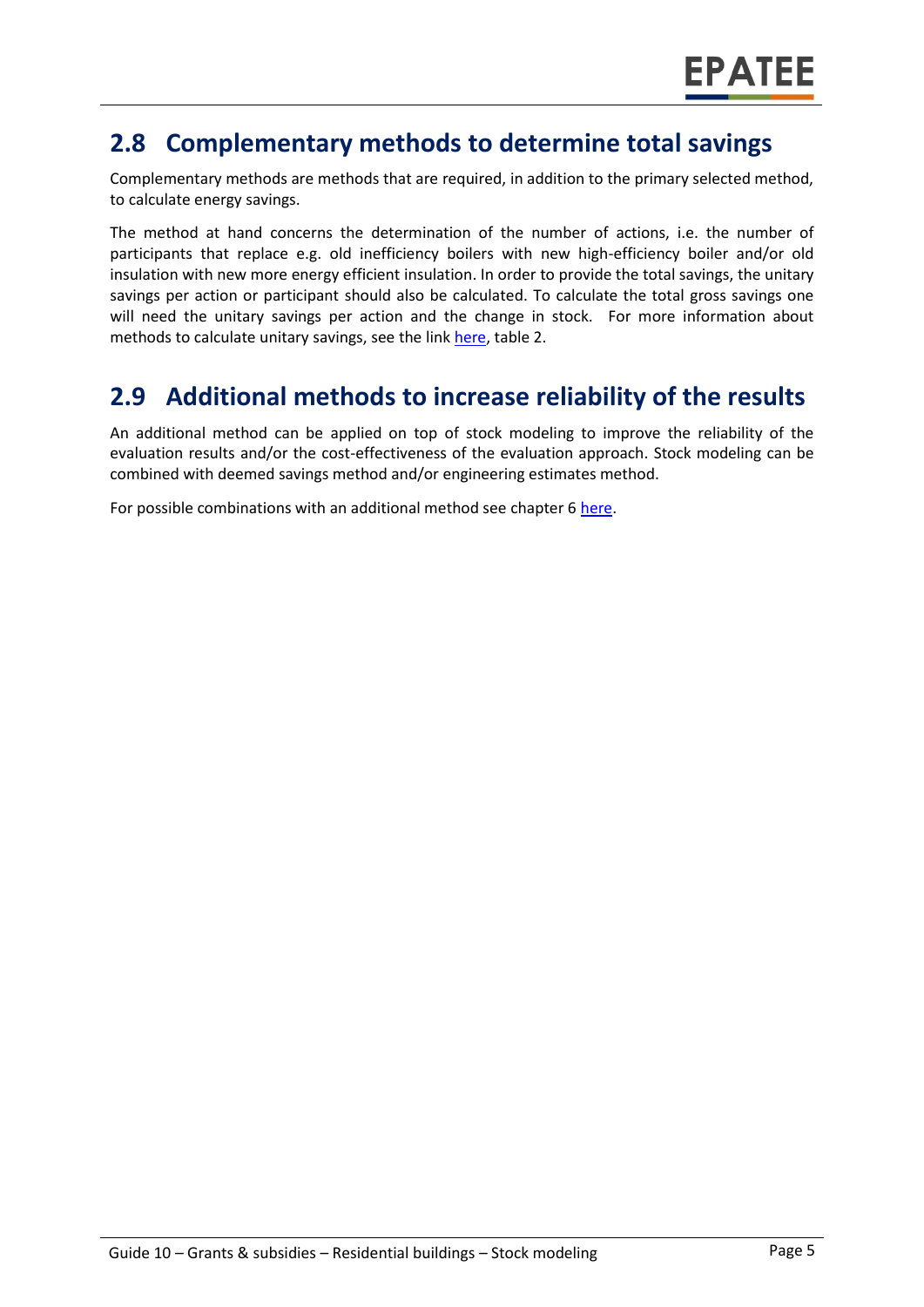# **3 | EVALUATION OBJECTIVES and REQUIREMENTS**

### **3.1 Meeting evaluation goals and ambition**

The table shows whether this guide can be used to report on general evaluation goals or criteria. See also this [document.](https://ec.europa.eu/energy/intelligent/projects/sites/iee-projects/files/projects/documents/emeees_project_report_en.pdf)

| General types of evaluation goals or criteria                        | Level of<br>ambition | <b>Remarks</b>                                                                             |
|----------------------------------------------------------------------|----------------------|--------------------------------------------------------------------------------------------|
| Calculation of realized energy savings from<br>saving actions        | Fair/Good            | Depends on the complementary<br>method to calculate unitary saving                         |
| Calculation of energy savings attributed to the<br>policy measure(s) | Good                 | Number of actions to be corrected<br>for free riders                                       |
| Cost-effectiveness of saving action (for end-<br>users)              | Good                 | Focus on specific uniform saving<br>actions with savings and cost data                     |
| Cost-effectiveness of policy (government<br>spending)                | Fair                 | Effectiveness of grant scheme<br>influenced by free riders and<br>rebound/prebound effects |
| $CO2$ -emission reduction from saving actions                        | Good                 | Reduction per saving action clear                                                          |
| $CO2$ -emission reduction attributed to the policy<br>measure(s)     | Fair                 | Effectiveness of grant scheme<br>influenced by rebound/prebound<br>effects                 |

For more information on verification of actual energy savings and attribution/baseline/corrections, see section 4, and for cost-effectiveness and emission reduction see section 7.

### **3.2 Reporting expectations**

- Gross and Net savings
- Yearly or cumulative savings
- Free rider, rebound and prebound effect.

### **3.3 Time frame for evaluation**

The length of the period under evaluation is dependent on

- the active period of the policy measure;
- the need to monitor developments before the implementation of savings actions (in case of methods based on before/after saving actions); and
- the time needed to present (reliable enough) results or impacts that fit into the decision making process. In some cases, the periodicity of evaluation can be set by law.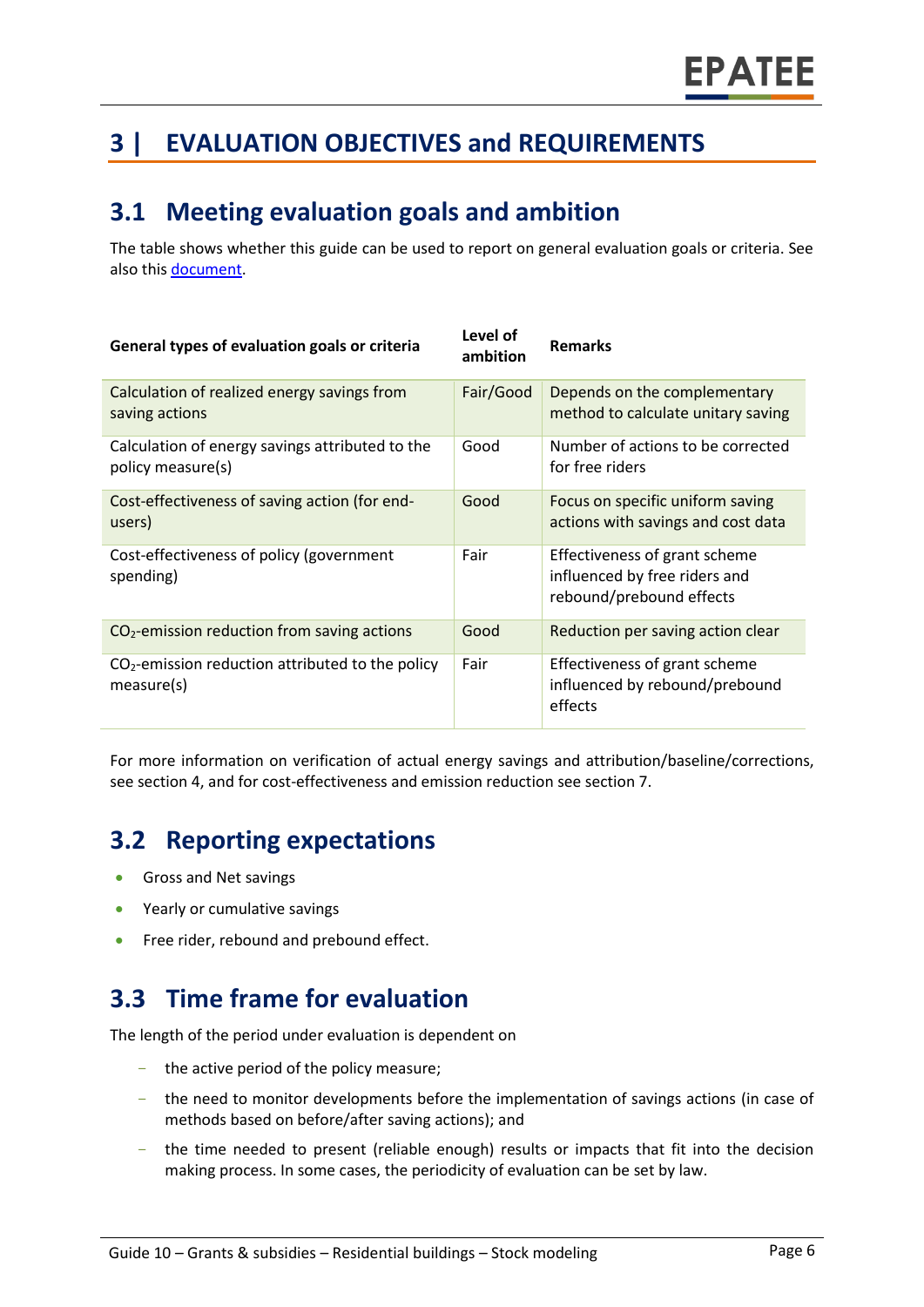The planning of evaluation activities concerns regular monitoring of energy consumption and factors that define consumption, intermediate check of (ex-ante) estimated (unitary) savings through measuring or surveys, intermediate evaluations to improve the policy implementation and the final evaluation and reporting. See also [here.](https://www.epatee-toolbox.eu/wp-content/uploads/2019/04/epatee_integrating_evaluation_into_policy_cycle.pdf)

The unitary savings are calculated with a complementary method. If deemed savings is used the evaluation period might have to start before the grant scheme in order to have reliable deemed values. For billing analysis as complementary method the same period as for the diffusion method can be chosen.

The planning of evaluation activities concerns regular monitoring of energy consumption and factors that define consumption, intermediate check of (ex-ante) estimated (unitary) savings through measuring or surveys, intermediate evaluations to improve the policy implementation and the final evaluation and reporting. See also planning of evaluation in the link [here.](https://www.epatee-toolbox.eu/wp-content/uploads/2019/04/epatee_integrating_evaluation_into_policy_cycle.pdf)

#### **3.4 Expertise needed for chosen method**

To be able to evaluate the effects of grants on energy efficiency improvements in dwellings, one needs to have good insight in dwelling stock, the buying behavior of different income groups and all other external factors that define the choice to renovate dwellings. With this knowledge, a reliable reference situation can be constructed.

#### **3.5 Boundaries for the evaluation**

In this guide on dwellings, the method is normally applied to uniform saving actions, such as various insulation measures and replacement of the boiler. The guide covers only part of overall energy consumption of households that is billed. Moreover, the interaction with other (already present) saving actions is not covered in this guide.

The geographical boundary of dwellings when applying stock modelling method can vary. However, since grant schemes are normally set at the national level, the geographical area for evaluating grant and subsidy schemes for energy efficiency actions in dwellings is limited to individual countries.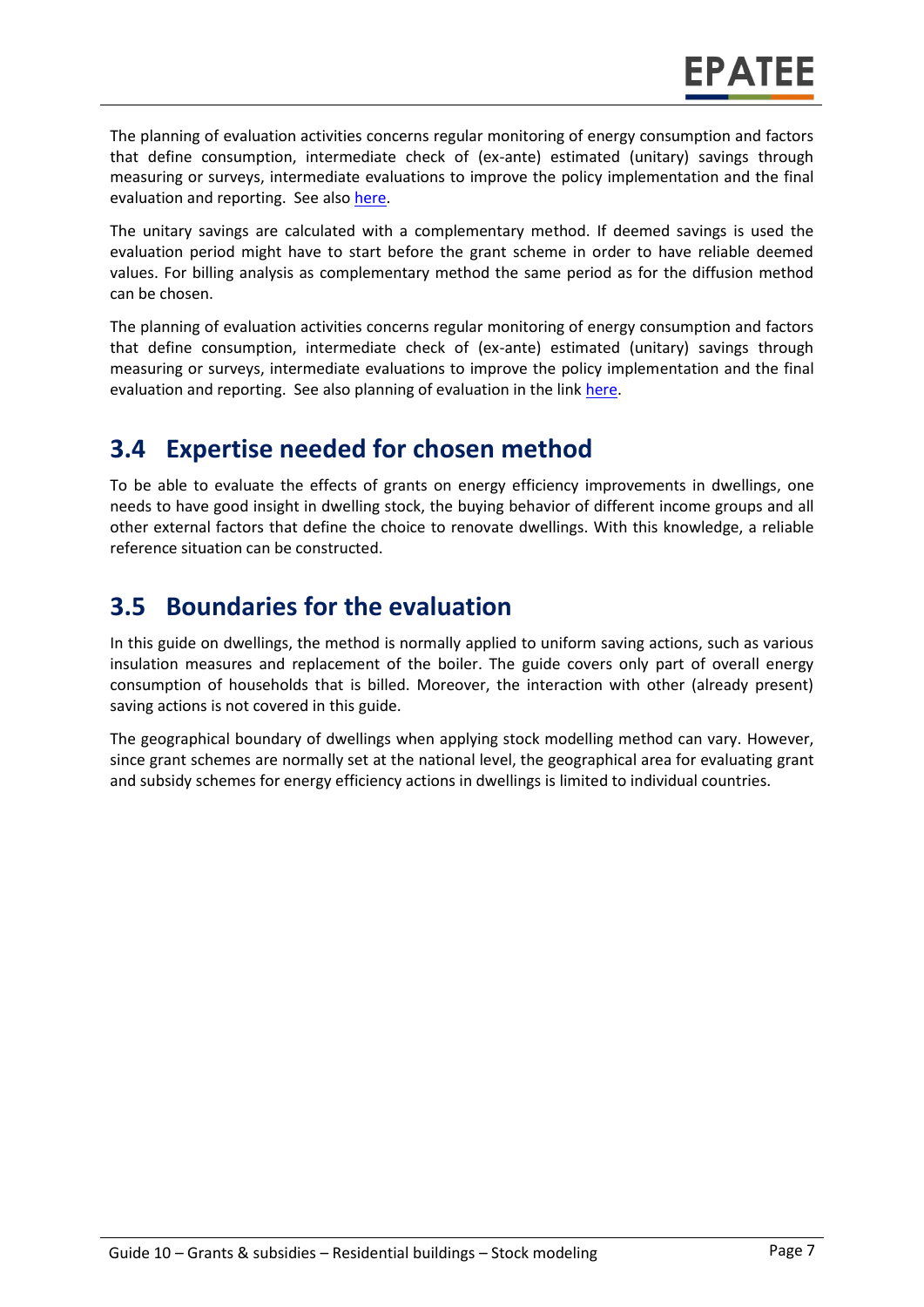# **4 | KEY METHODOLOGICAL CHOICES FOR CALCULATION OF ENERGY SAVINGS**

This section deals with key methodological choices to be considered when calculating energy savings: consistency between ex-ante and ex-post evaluation, baseline, normalization and adjustment factors. These choices are important to document when reporting energy savings, to ensure the transparency of the results.

General principles of calculating realized savings using different methods can be found [here](https://www.epatee-lib.eu/media/docs/D4_EMEEES_Final.pdf) and [here.](https://www.epatee-lib.eu/media/docs/EMEEES_WP3_Report_Final.pdf)

The stock modelling method uses knowledge about the composition of the dwelling stock to construct a reference situation. Renovation behavior is related to the family composition, the residential environment, household income, comfort and the trust of consumers in the economic situation.

#### **4.1 Matching method with earlier ex-ante evaluation**

If an ex-ante evaluation has been performed before the start of the grant scheme the choice of the ex-post evaluation method can be matched with that of the ex-ante evaluation. This will depend on the evaluation objectives, timeframe and data available. For stock modelling it is possible to apply the method also for ex-ante evaluation provided that scenario data are available on all factors that define the purchase decisions that change the numbers of e.g. more efficient boilers.

From the viewpoint of methodological consistency and data availability using the same method in the ex-ante evaluation and in this guide on ex-post evaluation might be an obvious choice. However, for ex-ante evaluation only a few methods are usually considered, namely deemed savings and engineering estimate (see section on complementary methods).

A different method than the one(s) used for the ex-ante evaluation can be applied for the ex-post evaluation, depending on the evaluation objectives, timeframe and data available for the situation after implementing the actions.

For instance the ex-ante calculation of unitary savings with the deemed savings method can be combined with the ex-post calculation of unitary savings using measurement (see section on additional methods).

For possible combinations of methods applied ex-ante and ex-post, see chapter 7, calculation approaches in this [document.](https://www.epatee-toolbox.eu/wp-content/uploads/2019/04/Saving_calculation_methods_for_EPATEE_Toobox_2019_04_24.pdf)

If the stock modelling method does not provide an acceptable combination with the earlier applied ex-ante method it might be useful to select another method (see examples of alternatives in section [6\)](#page-0-0).

In practice, ex-ante and ex-post evaluations are applied consecutively. The ex-post evaluation builds on an ex-post evaluation that makes use of data coming from previous ex-post evaluation or studies (e.g. about previous periods of the same policy measure, or about the same types of energy saving actions as the ones promoted by the new policy measure). These previous ex-post studies could have used another type of method as well.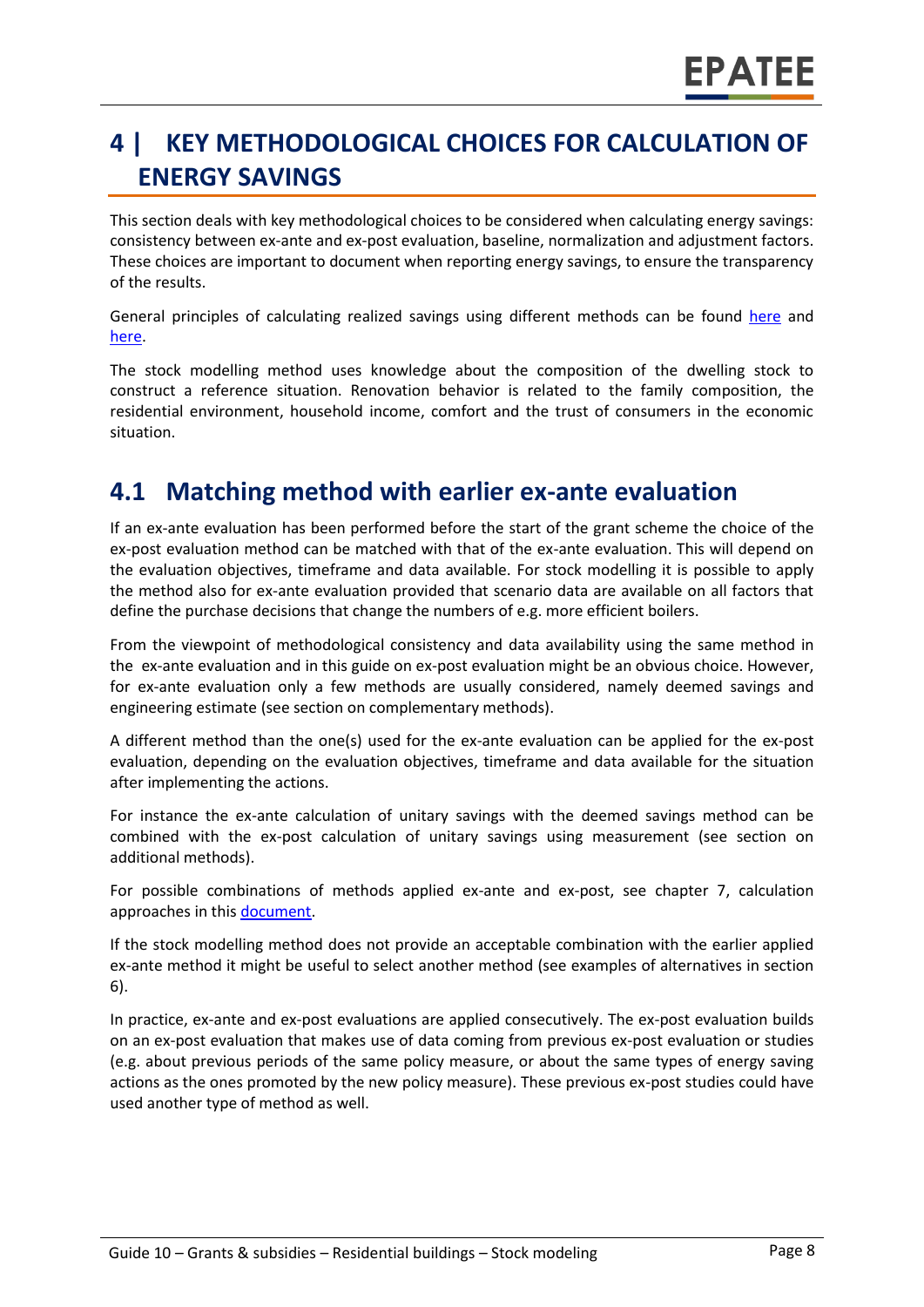#### **4.2 Calculation baselines**

Energy savings are defined in general as the difference between the actual situation and a reference situation without the saving actions (and without the policy measures that influence these saving actions). In case of saving actions the reference situation can be defined using various calculation baselines, such as : Before/after, With/without, Trend, Target/control group and Minimum efficiency standards; see further [here.](https://www.epatee-toolbox.eu/wp-content/uploads/2019/04/Application_of_KB_savings_baselines_and_correction_factors_in_the_Toolbox_and_PSMCs_190418_.pdf)

The applicable baseline in the case of stock modelling is 'with/without' (the purchase tax). Another possible baseline options is a minimum efficiency standard, but it is assumed that the purchase tax influences the above-standard fuel use. A brief description of both With/Without and Minimum efficiency standards:

- *With/without*: analysis of changes in energy consumption with/without the saving action, where the "without" situation acts as the baseline for the "with" situation. This option is for example suited for new efficient systems where no "before" situation is available. Results can be corrected for adjustment factors, providing Net savings. The With/without baseline can also be applied more generally for evaluation of policy measures, especially to evaluate energy savings additional to a predefined scenario (e.g., business-as-usual scenario or a scenario including other policy measures). In this case, this predefined scenario will be used to specify the "without" situation.
- *Minimum efficiency standards*: if a standard is in place, e.g. for appliances or cars, this baseline can be chosen so that only the above-standard savings count. The standard acts as a baseline for attributing savings due to other policy measures. Therefore, this baseline can be combined with the other baselines. The "minimum efficiency standards" option is a subcategory of the "with/without" option, where the "without" situation is defined as energy performance level required by the standards.

See also [here.](https://www.epatee-toolbox.eu/wp-content/uploads/2019/04/Application_of_KB_savings_baselines_and_correction_factors_in_the_Toolbox_and_PSMCs_190418_.pdf)

### **4.3 Normalization factors**

The calculation with the above-mentioned baseline calculation options provides a change in energy consumption that should be corrected for influences on energy consumption other than the saving actions. These so-called normalization factors can be weather (with effect on consumption), the rebound effect and changes in energy using activities, such as production (industry), occupation rate (buildings) or car usage (transport).

For the guide at hand, in which stock modelling is used to determine the number of saving actions in combination with deemed savings to determine the unitary savings per action, the normalization factors can concern the (direct) rebound (See table 1 in this [link\)](https://www.epatee-toolbox.eu/wp-content/uploads/2019/04/Saving_calculation_methods_for_EPATEE_Toobox_2019_04_24.pdf).

Energy consumption can be corrected for the rebound effect, e.g. the extra energy consumption of higher thermostat setting after saving actions on dwellings that lower the energy bill, or longer distances travelled after buying a more efficient vehicle. If required by evaluation goals and ambitions (see section 3) also the prebound effect can be taken into account (see normalization factors in this [document.](https://www.epatee-toolbox.eu/wp-content/uploads/2019/04/Saving_calculation_methods_for_EPATEE_Toobox_2019_04_24.pdf)

Energy consumption can be corrected for occupation rate of buildings (with effect on heating/lighting), when this rate is different for the baseline situation and the situation after the saving actions.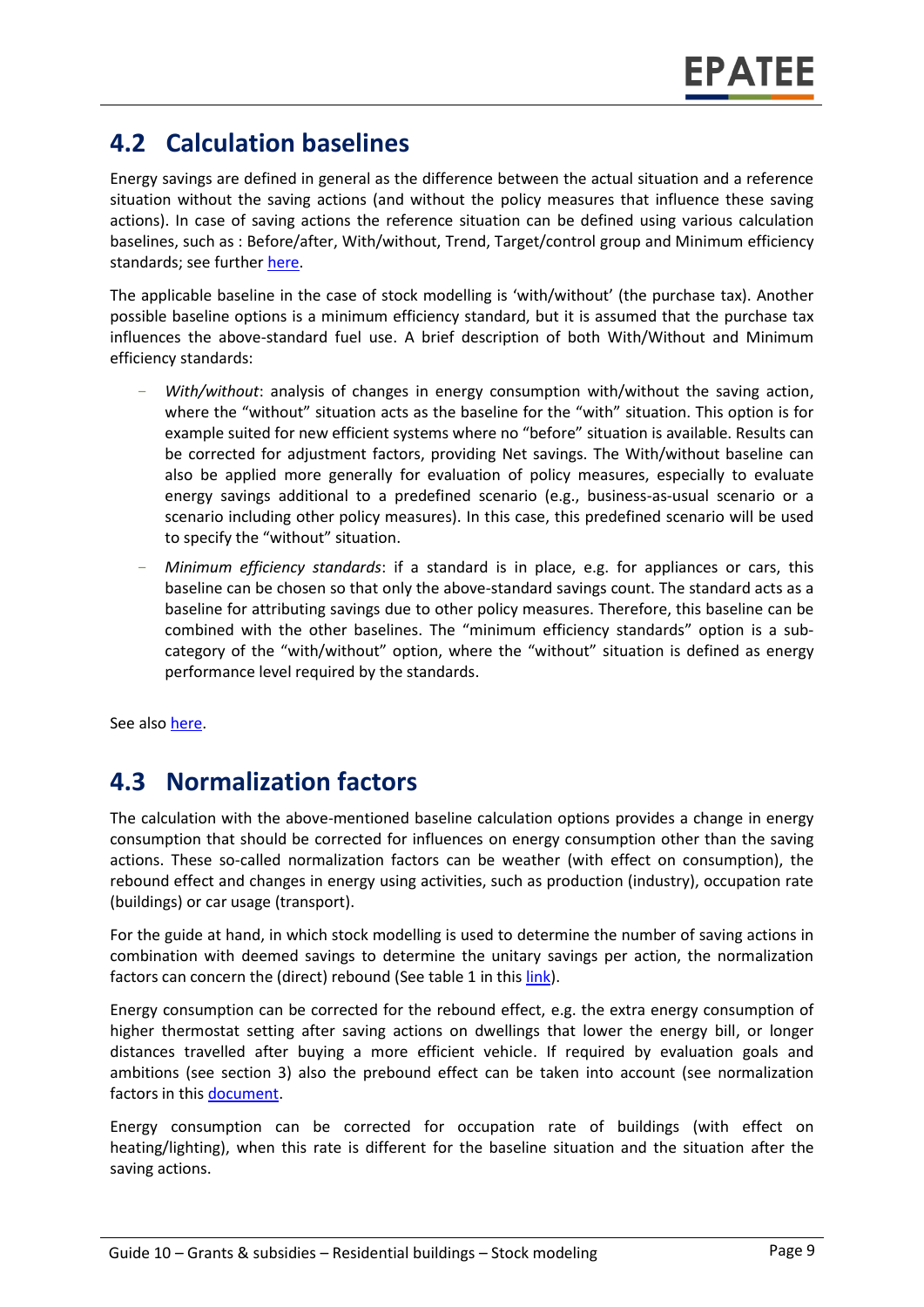#### **4.4 Adjustment factors**

Adjustment factors define which part of the calculated energy savings can be attributed to a policy measure or meets the definition of savings specified in the evaluation objectives or reporting requirements (see next section on "Calculating Gross and net savings).

In case of bottom-up methods, see [here,](https://www.epatee-toolbox.eu/wp-content/uploads/2019/04/Saving_calculation_methods_for_EPATEE_Toobox_2019_04_24.pdf) table 1. For this particular specific guidance, adjustment factors to consider in priority are **free rider** and **spill-over** effect and **non-compliance**.

In case of another policy focusing on the same saving actions as evaluated with the specific guidance at hand the adjustment factor Double counting might be relevant. If the other policy is not covered in the guidance at hand however, double counting can only be accounted for at a higher level than individual guides; see [here](https://ec.europa.eu/energy/intelligent/projects/sites/iee-projects/files/projects/documents/emeees_project_report_en.pdf) and [here.](https://www.academia.edu/14979876/Evaluating_energy_efficiency_policy_measures_and_DSM_programmes)

Most adjustment factors influence the unitary savings of a saving action (see Gross and net savings), but the **free rider** effect influences the number of actions. To determine the size of the **free rider** effect, a distinction must be made between saving actions due to the policy measure and actions, which would have been taken anyway. The stock modelling method does not provide this information directly, so other ways must be found, such as a survey among participants of the policy measure about their motivation, or application of Randomized Controlled Trial (RCT) or Quasiexperimental design (see further i[n topical case study.](https://www.epatee-toolbox.eu/wp-content/uploads/2018/10/epatee_topical_case_study_evaluating_net_energy_savings.pdf)

The calculation of the spill-over effect is often difficult due to lack of data to prove a causal relation with the policy measure/sector at hand. Non-compliance, an improper implementation of e.g. insulation measures asks for a sample-wise check of the quality of saving actions.

For checking on non-compliance (sample) data should be available on the real savings when replacing e.g. a specific old boiler for a new one from a certain efficiency class.

For more information on adjustment factors see **the above links.**

#### **4.5 Calculating Gross and Net energy savings**

Gross savings concern the calculated savings from saving actions using a chosen baseline and normalization factors. Net savings concern the savings attributed to policy measures or eligible for a stakeholder (e.g. an energy company with an obligation to realise savings at their customers).

The gross savings can be calculated using the appropriate baseline for number of saving actions and for unitary savings (see section on baselines), and correct the unitary savings for normalization factors (see section on normalization).

Gross unitary savings can include a correction for the rebound effect in case of using the complementary methods deemed savings or engineering estimate (see section on baselines). In case of billing analysis the calculated change in energy consumption already incorporates the rebound effect, but gross savings should be corrected for weather (see section on normalization). No correction for changes in activity level is needed.

Net savings follow from gross savings by applying adjustment factors. Net unitary savings can be corrected for additionality and non-compliance. The net number of saving actions can be corrected for free riders and the spill-over effect (see section on adjustment factors).

The savings should be corrected for the Double counting effect, i.e. the overlap between the savings due to Grants and savings due to other policy measures. The overlap in the calculated savings of both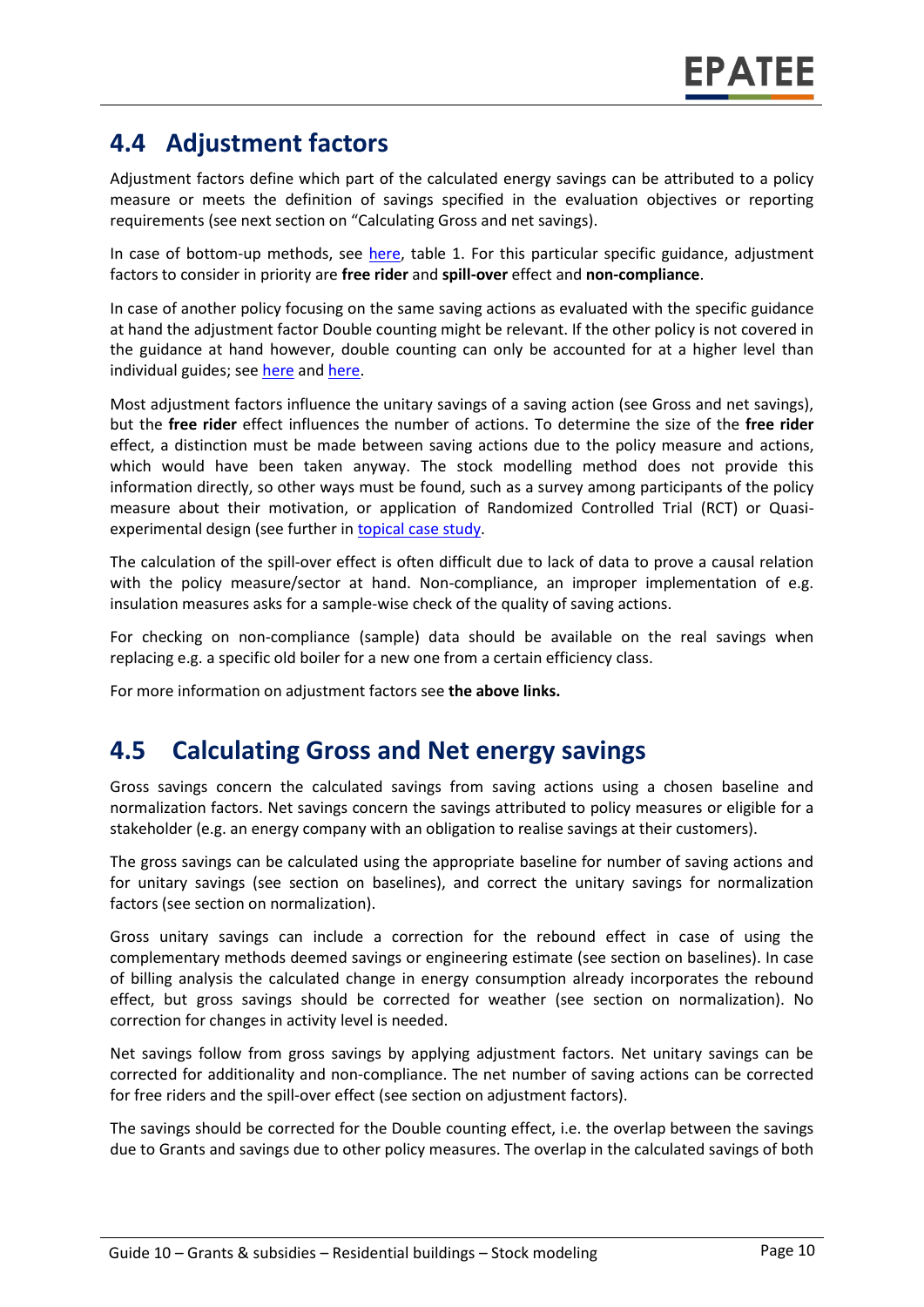

policy measures cannot be processed at the level of a guide but must be corrected at the level of savings due to overall policy portfolios. For addressing double counting see [here](https://www.academia.edu/14979876/Evaluating_energy_efficiency_policy_measures_and_DSM_programmes) and [here.](https://ec.europa.eu/energy/intelligent/projects/en/projects/emeees)

See section 8 on concrete examples.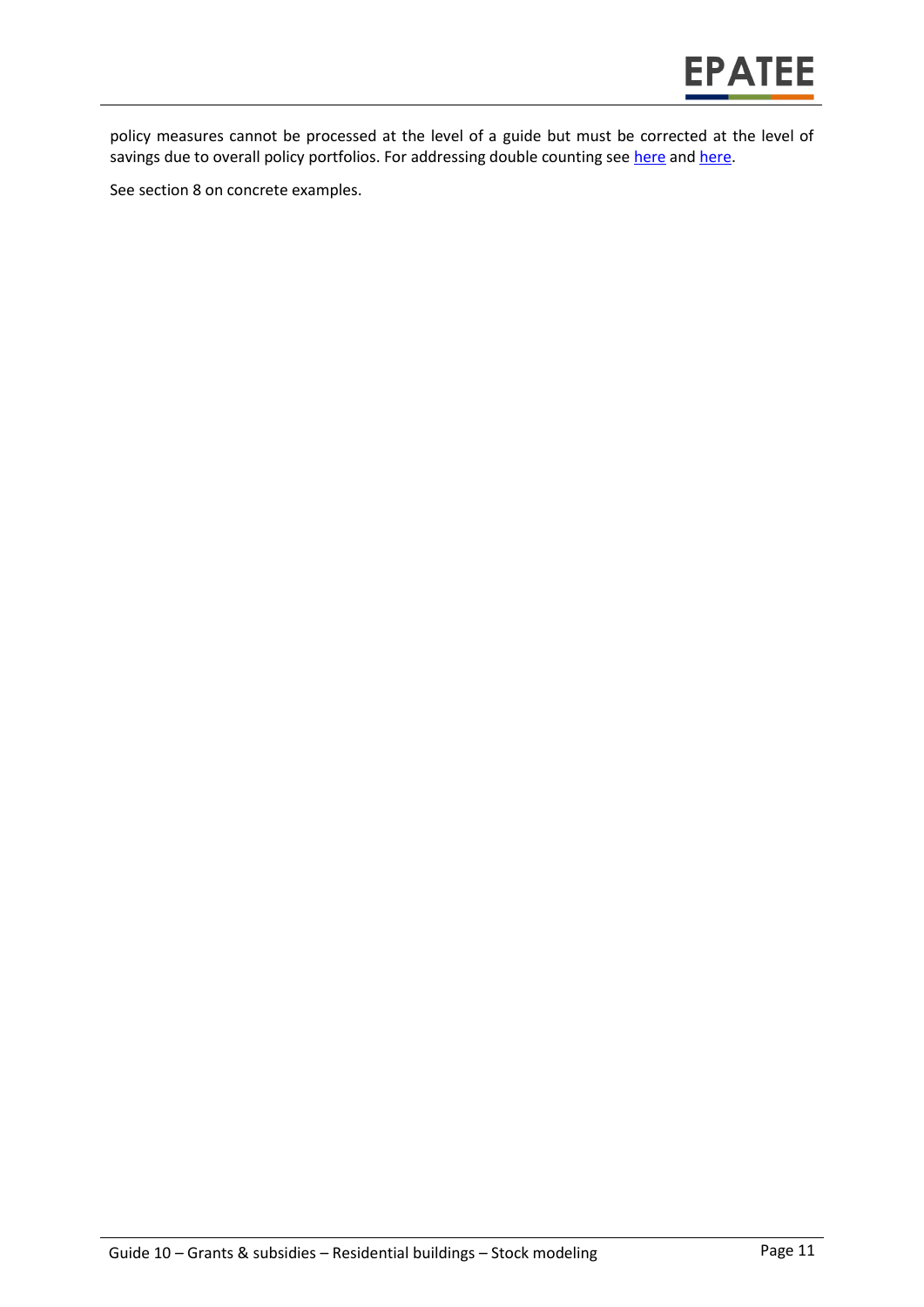#### **5 | INPUT AND OUTPUT**

#### **5.1 Main data requirements, sources and collection techniques**

Data requirements specified in the table below correspond to the calculation of energy savings, when using the baseline option With/Without. Requirements are dependent on the chosen complementary method for calculating the unitary savings (here data for deemed savings).

| <b>Calculation subject</b>                                                          | <b>Data requirements</b>                                                                | Possible data sources and<br>collection techniques                                |
|-------------------------------------------------------------------------------------|-----------------------------------------------------------------------------------------|-----------------------------------------------------------------------------------|
| <b>Energy consumption</b>                                                           | Gas, electricity and heat<br>consumption, number of<br>inhabitants                      | Energy bills, occupancy rate,<br>inhabitant behavior from<br>interviews / surveys |
| <b>Normalization factors</b><br>affecting energy consumption                        | Rebound effect, prebound<br>effect                                                      | Interviews/surveys                                                                |
| <b>Adjustment factors</b>                                                           | Non-compliance                                                                          | Checking for correct energy<br>standard implementation                            |
| Primary energy factors applied<br>(for conversion from final to<br>primary savings) | Conversion losses in<br>transporting energy<br>carriers, e.g. electricity,<br>gas, etc. | <b>Energy statistics</b>                                                          |
| Number of actions                                                                   | Number of dwellings with<br>the energy standard<br>studied                              | <b>Building permits</b>                                                           |
| Data about participants to<br>ensure representativeness or<br>good fit              | Large enough sample size<br>of participants interviewed                                 | Interviews / surveys                                                              |

#### **Data issues when evaluating net energy savings**

The main good practice to ensure the feasibility and reliability of the evaluation of net energy savings is to think about the method to be used when designing (or revising) the grant/subsidy scheme. Experience indeed shows that unless the data collection has been planned in advance, it will be very costly, time-consuming or even impossible to collect the data required to apply most of the methods that can be used to evaluate net energy savings.

The main challenges when using surveys on rebound and free rider are:

- to achieve a high answer rate, in order to limit sampling bias;
- to use question phrasing that can limit the risk of bias in the answers.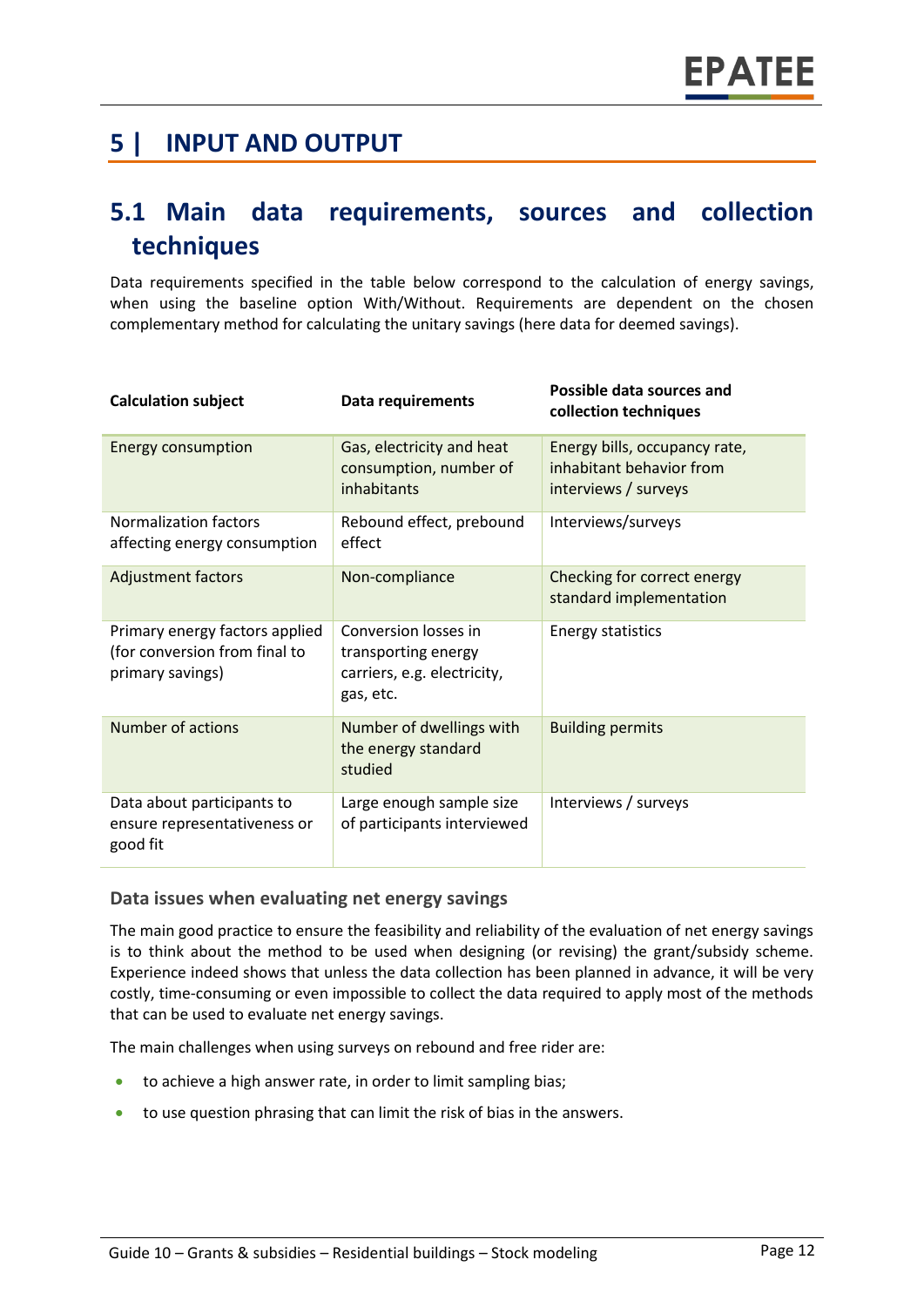For more details about the evaluation of net energy savings, see the [topical case study](https://www.epatee-toolbox.eu/wp-content/uploads/2018/10/epatee_topical_case_study_evaluating_net_energy_savings.pdf)

To determine the gross savings, first the number of actions is needed. For this, data home upgrades (e.g. insulation, installation of high-efficiency boilers and/or improved heating control) and knowledge on the energy savings of these actions needs to be known. This can be corrected for the rebound effect. For the energy saved per action, a deemed energy savings number can be used. To determine net savings, the free rider and non-compliance effects need to be applied.

#### **Data issues with the additional method**

For possible other methods with different data demands see the section on alternatives for the chosen method.

#### **5.2 Energy savings in final terms or in primary terms**

Energy savings can be expressed in final terms or in primary terms. See definitions about primary and final energy [here.](https://www.epatee-toolbox.eu/wp-content/uploads/2018/10/Definitions-and-typologies-related-to-energy-savings-evaluation.pdf)

Stock modelling combined with a method to determine energy saved per car can calculate savings in final terms. It can also calculate savings in primary terms provided that savings at end-users are calculated for each energy carrier separately, and primary factors are available to convert the savings in final terms to savings in primary terms.

#### **5.3 Energy savings over time**

Implemented saving actions in a year lead to savings over a number of consecutive years (e.g. a more efficient boiler can save gas over its lifetime of about 15 years, insulation over up to 30 years and more efficient computers up to 5 years). Energy savings can be calculated in different metrics in terms of time reference, for example: year-to-year, annual, cumulated annual, cumulative. See the definitions [here.](https://www.epatee-toolbox.eu/wp-content/uploads/2018/10/Definitions-and-typologies-related-to-energy-savings-evaluation.pdf)

The calculated yearly savings concern the savings of all new saving actions in that year. In this approach only data for the savings in the chosen year are needed. Adding up the yearly savings over a period, provided that earlier saving actions are still delivering savings, leads to cumulative savings. For the cumulative savings data are needed for the whole period.

Another cumulative approach, to be applied for the EED, is to multiply the (new) savings in a year with the number of years up to a target year and sum this result with that for all other years up to the target year. This cumulative approach stimulates early saving actions, as these count more times to the target than later actions.

Stock modelling can provide yearly savings of new saving actions in that year. It can also provide cumulative savings watermark if data are available over a period.

Cumulative savings according to the Energy Efficiency Directive can be provided when the lifetimes of savings actions are known. Finally, the guide can provide discounted cumulative savings when discount factors have been defined for yearly savings over time. A relevant discount factor for efficient cars is that the energy efficiency of cars is improving anyway, so the baseline will improve over time.

Finally, savings from a saving action can be discounted and summed up over the lifetime of the action See link [here.](https://www.epatee-toolbox.eu/wp-content/uploads/2018/10/Definitions-and-typologies-related-to-energy-savings-evaluation.pdf)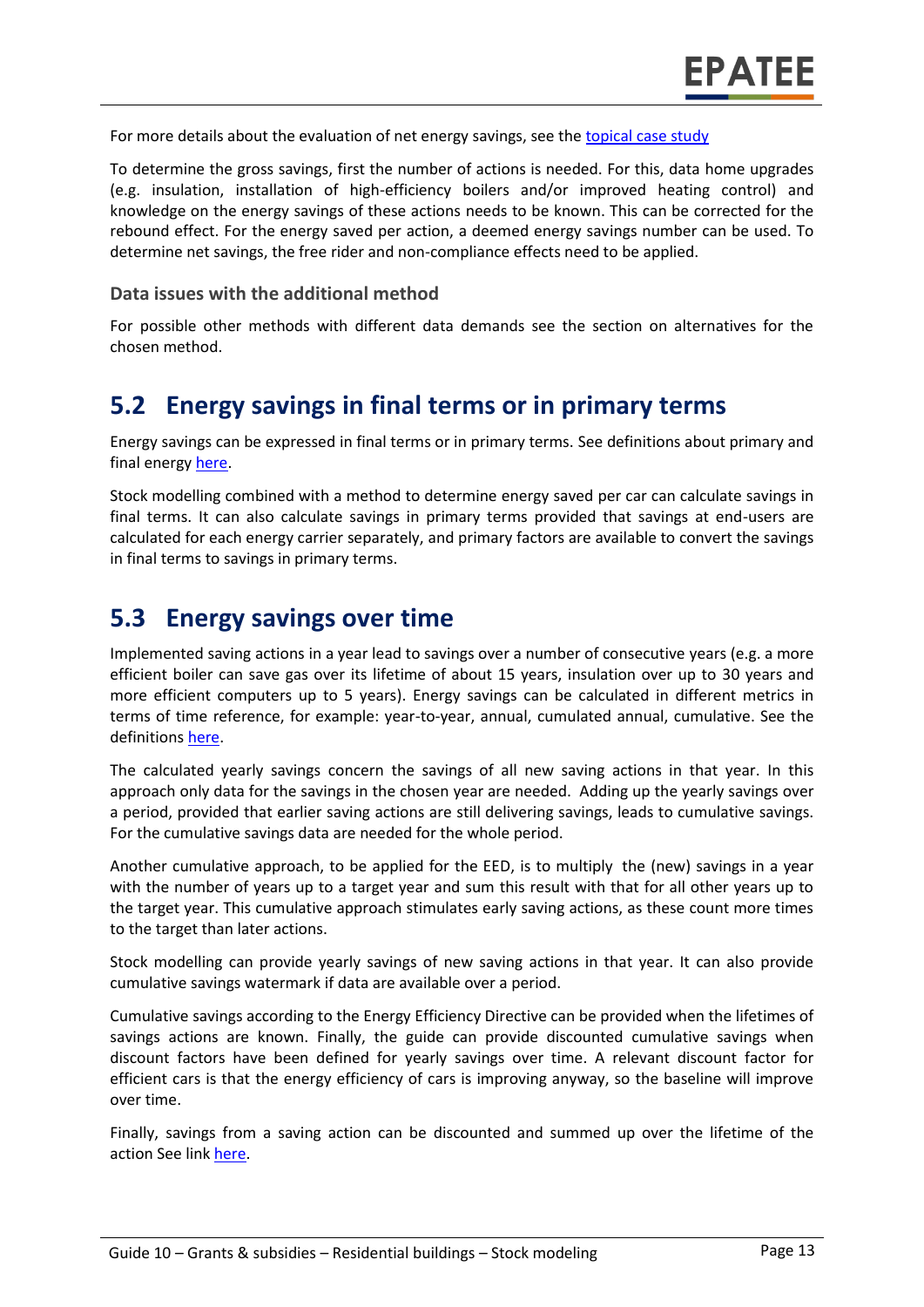# **6 | ALTERNATIVE FOR CHOSEN METHOD**

#### **6.1 Alternatives for the chosen method**

Often other savings calculation methods can be applied as well, although they will all have pros and cons regarding various aspects dealt with in preceding sections.

The table below presents the pros and cons of the stock modelling method (covered in this guide) and for commonly used alternative methods for the same combination of policy measure and sector.

| Type of method                                       | <b>Pros</b>                                                                     | Cons                                                                                   |
|------------------------------------------------------|---------------------------------------------------------------------------------|----------------------------------------------------------------------------------------|
| Method covered in this<br>guidance (stock modelling) | Clear and precise                                                               | Sizable data collection effort<br>needed. Deemed savings to be<br>used for free-riders |
| Alternative method: Diffusion<br>indicator (1)       | Calculation with diffusion<br>indicator and deemed savings<br>relatively simple | No check with actual energy<br>consumption changes                                     |
| Alternative method: Diffusion<br>indicator (2)       | Diffusion data can be retrieved<br>from grant decisions.                        | Deemed savings need to be<br>checked                                                   |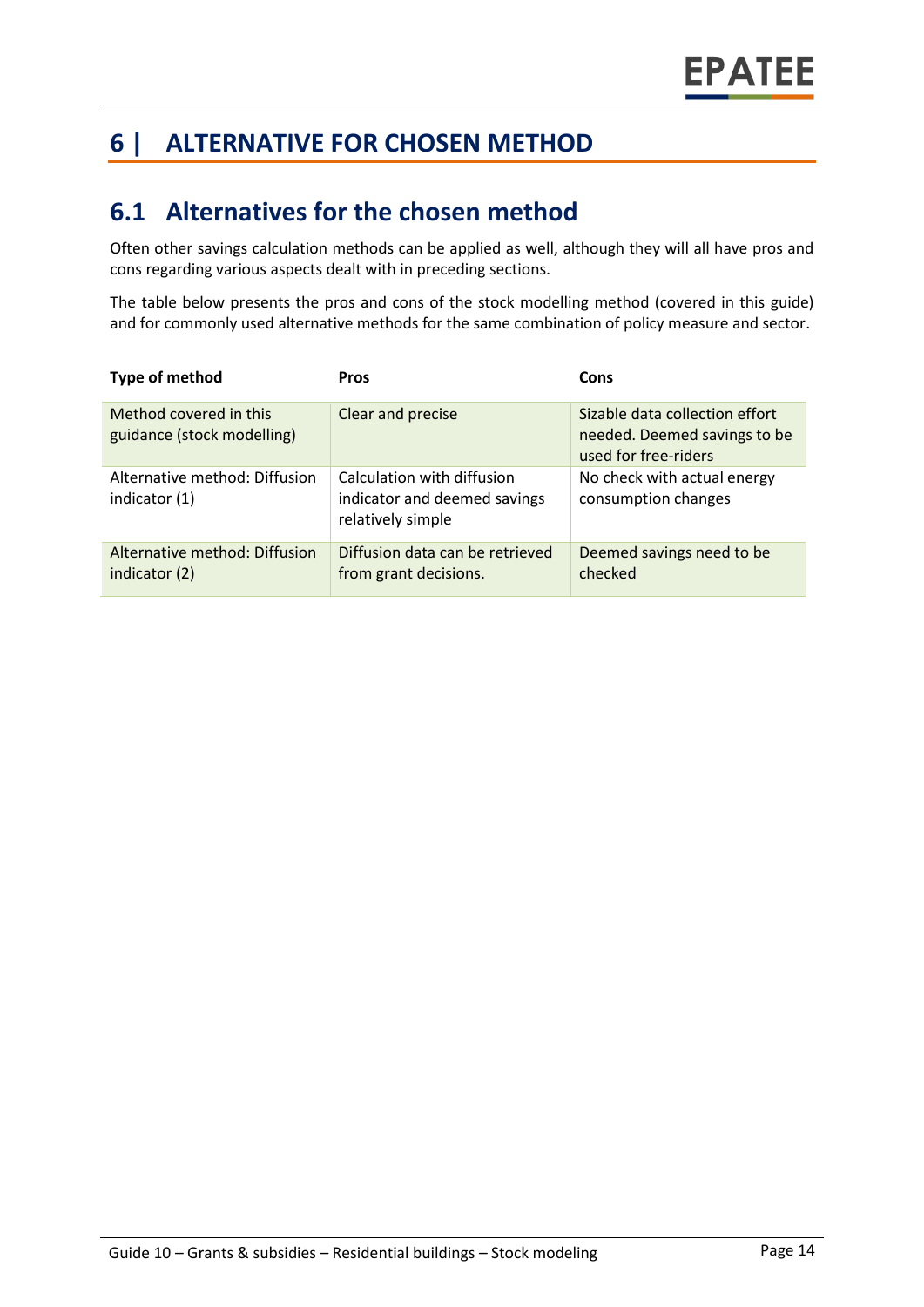# **7 | ADDITIONAL EVALUATION RESULTS**

## **7.1 Calculating avoided CO<sup>2</sup> emissions**

Avoided  $CO<sub>2</sub>$  emissions can be evaluated from the energy savings by applying emission factors. Four key aspects are to be taken into account when choosing the emission factor(s):

- 1) Emission factors vary according to the **energy type**, so the data about energy savings need to be available per energy type.
- 2) Emission factors for a given type of energy **can vary over time** (especially for **electricity**).
- 3) Emission factors can take into account:
	- a. **Direct emission factors**: that take into account the emissions generated when producing the energy used;
	- b. **Lifecycle emission factors**: that take into account all the emissions generated from the extraction of the energy resources up to the dismantling of the energy plant.

Due to the differences that the choice of emission factor(s) can induce, it is important to document what emission factor(s) has(have) been used.

When the savings concern one fuel only, e.g. gas boilers, the reduction in  $CO<sub>2</sub>$ -emissions can be calculated from the savings with an emission factor for the fuel at stake.

The reduction in  $CO<sub>2</sub>$ -emissions can only be calculated when savings are calculated per relevant energy carrier and a specific emission factor is available for each energy carrier

The avoided emission of **other greenhouse gasses** due to energy savings are not taken into account here, as these emissions (and more specifically their reductions) are generally negligible compared to CO<sup>2</sup> (apart from policy measures targeting the agriculture sector).

**IPCC** (Intergovernmental Panel on Climate Change) provides a **[detailed database](https://www.ipcc-nggip.iges.or.jp/EFDB/main.php) of peer-reviewed emission factors.** 

# **7.2 Calculating cost-effectiveness**

Cost-effectiveness is the ratio between costs to achieve energy savings and the amount of savings and possibly other benefits.

A distinction can be made according to the point of view adopted to assess cost-effectiveness:

- Cost-effectiveness for the end-user or participant
- Cost-effectiveness for society at large
- Cost-effectiveness for the party that takes responsibility for saving targets (government or actor with an Energy Efficiency Obligation)

#### See [here.](https://epatee.eu/reports)

The calculation of cost-effectiveness for end-users demands, next to the savings, data on investments made, subsidies on investments, interest rates, lifetimes of the saving actions, energy prices (including taxes) per type of end-user and discount factors per type of end-user.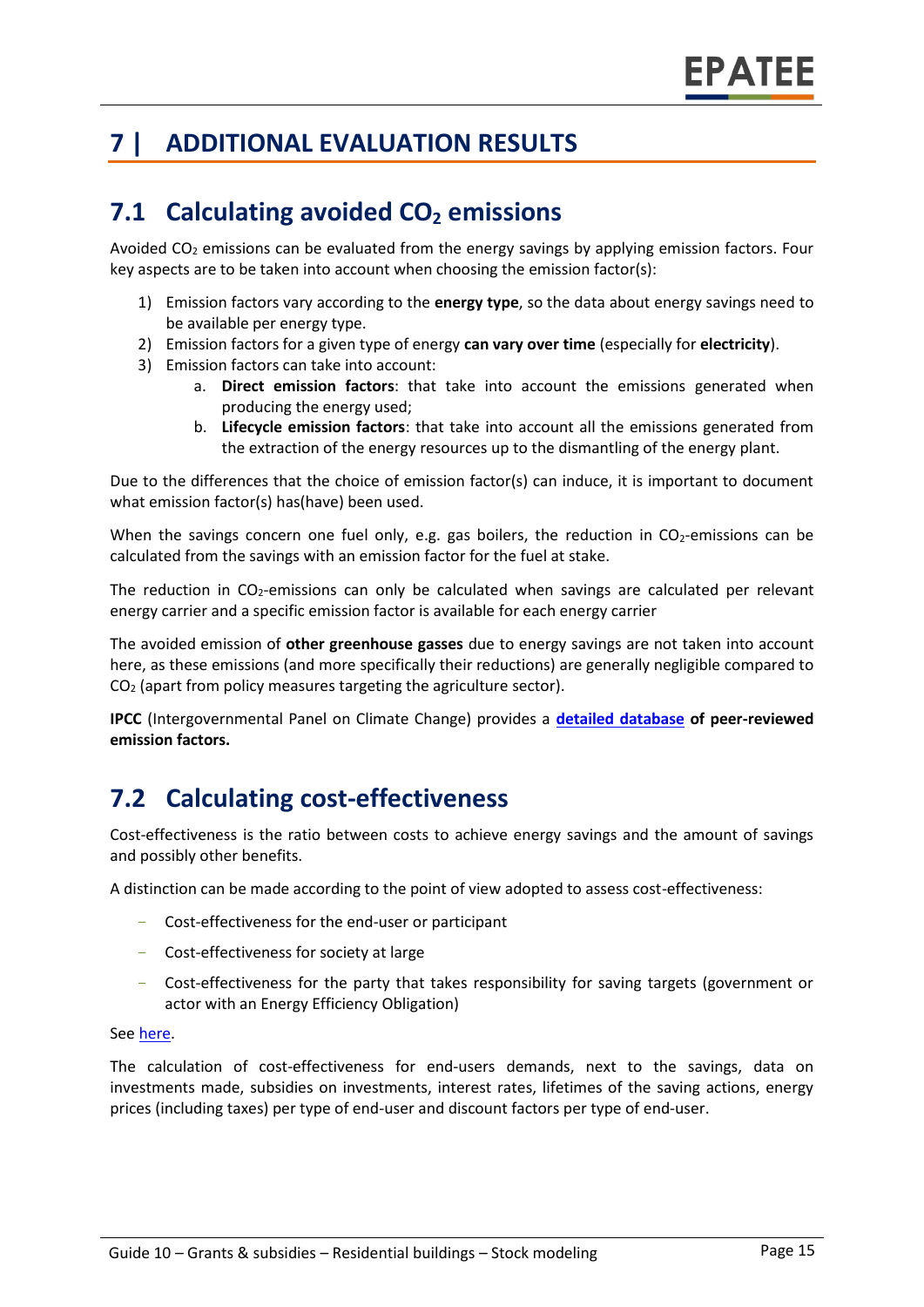For cost-effectiveness from a societal viewpoint no account is taken of subsidies and taxes, energy prices concern world market price, and a lower value of the discount factors is valid.

For cost-effectiveness from a government perspective the amount of subsidies is related to the (extra) savings of the saving actions due to the grant scheme.

# **7.3 Calculating other co-benefits**

Possible co-benefits from saving energy concern:

- Extra employment
- Reduction of energy poverty
- Other emission reductions ( $NO<sub>x</sub>$ ,  $SO<sub>2</sub>$ , fine particles, etc.)
- Better indoor climate
- Reduced dependency on (insecure) energy import

### **7.4 Other aspects of importance**

Not found.None identified.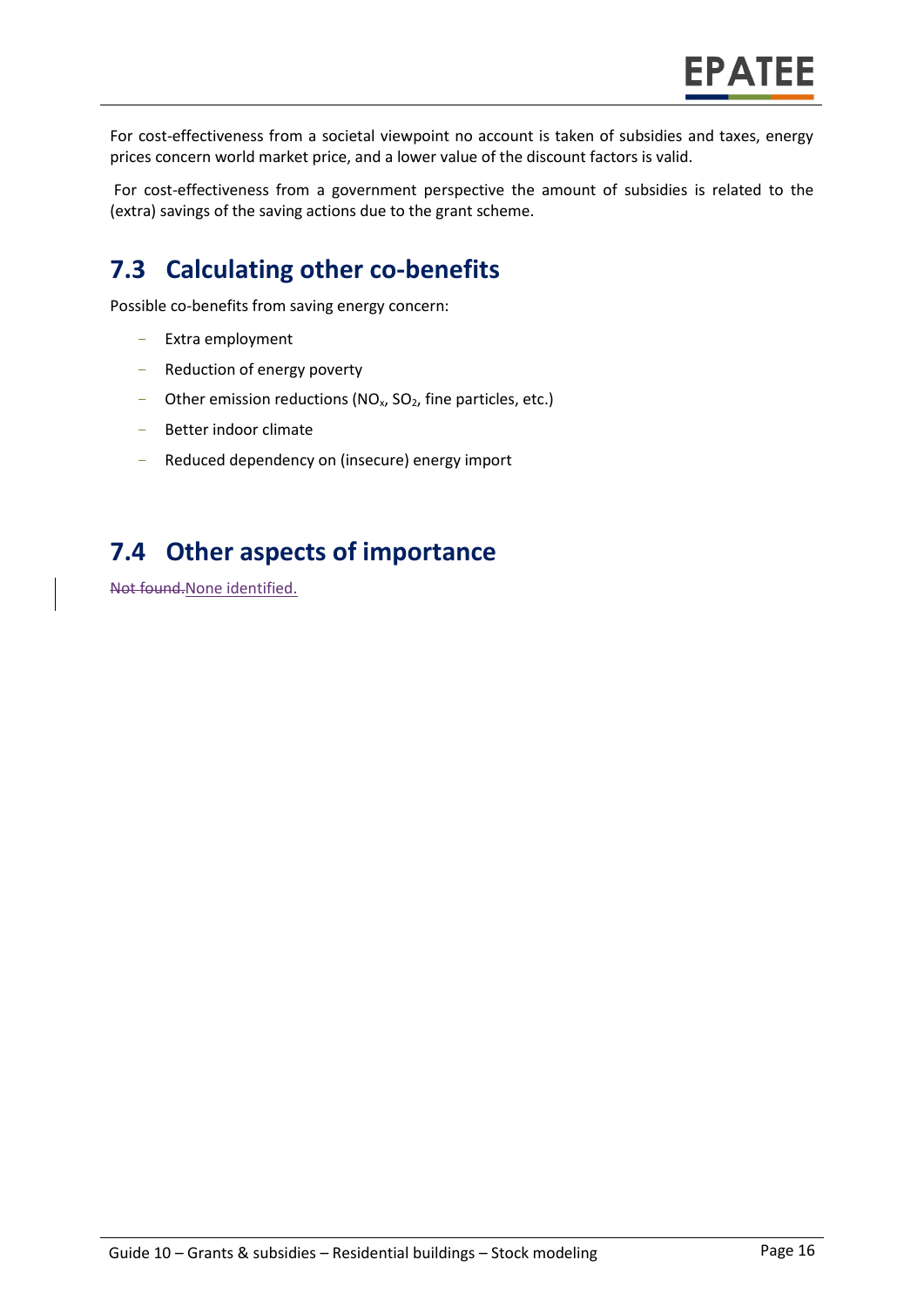# **8 | CONCRETE EXAMPLES**

The Better Energy Homes (BEH) scheme in Ireland, which aimed at improving the energy efficiency of dwellings, reducing heating bills,  $CO<sub>2</sub>$  and air pollutant emissions. Administered by the Sustainable Energy Authority of Ireland (SEAI), it provided direct Government fix grants (representing about 30% of the total investment costs) to homeowners (including landlords renting dwellings) to upgrade their dwellings with energy efficiency actions. Grants are available for the following energy-saving and renewable solutions: Attic insulation; Wall insulation - including cavity wall, internal dry lining and external insulation; Heating controls upgrade; Solar thermal solutions; and Heat pump systems (from 16 April 2018)For case study on the BEH scheme, please see [here.](https://www.epatee-toolbox.eu/wp-content/uploads/2018/10/epatee_case_study_ireland_better_energy_homes_ok.pdf) This case study does not refer specifically to the stock modeling method, but includes other interesting issues of relevance, such as methodological choices in evaluating energy savings from the grant scheme.

Another interesting case study is the Lithuanian Renovation Programme, which was executed with EU-funding. The programme was launched in 2005, with the aim to renovate the 4,000 most heat consuming multi-apartment blocks (equivalent to about 120.000 dwelling units), and to implement 10,000 energy saving measures during 20052020. Preferential loans were given to implement energy saving actions, see [here.](https://www.epatee-toolbox.eu/wp-content/uploads/2018/10/epatee_case_study_lithuania_renovation_programme_with_eu_funding_ok.pdf)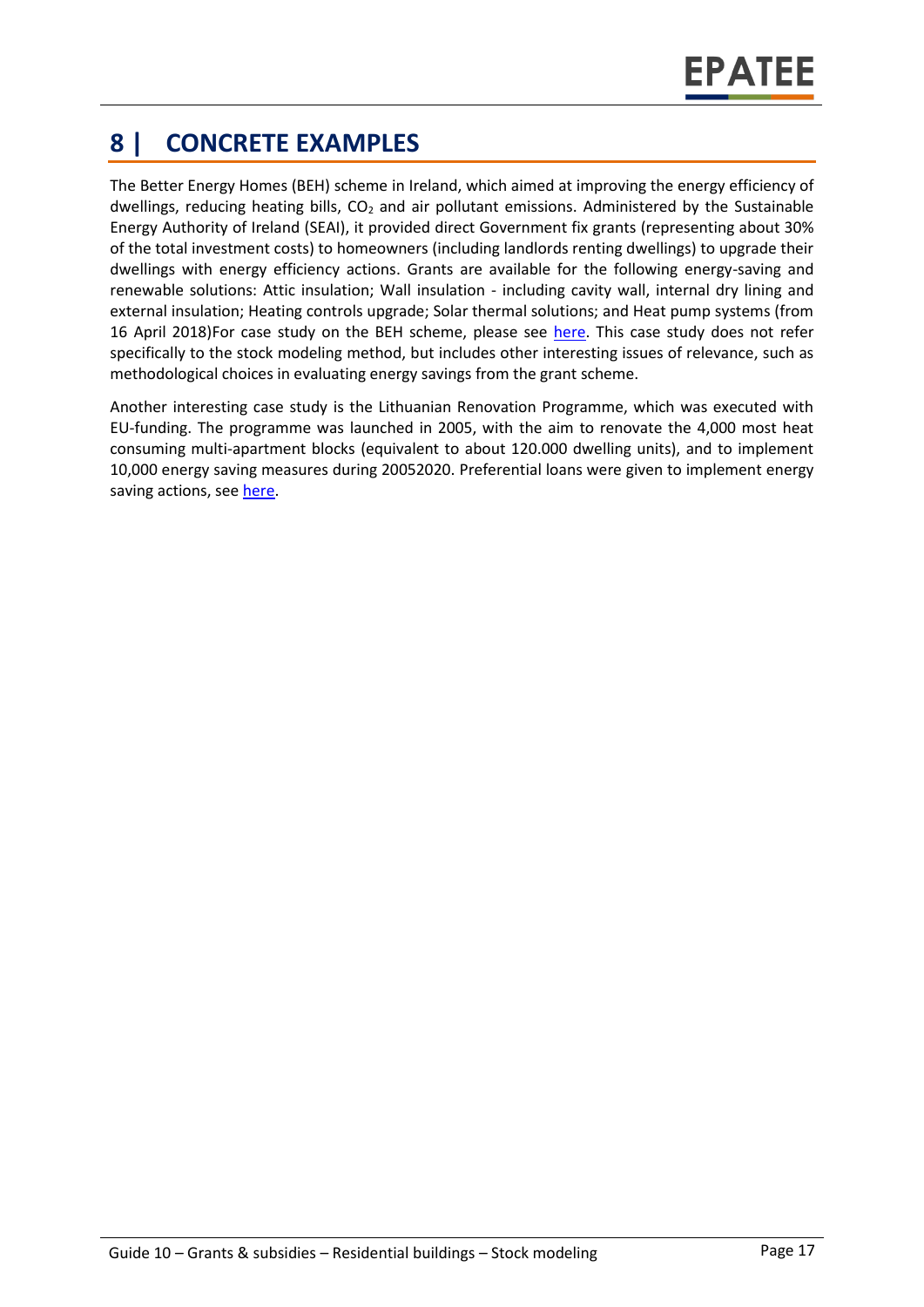### **9 | FURTHER READING**

#### **General guidance on evaluations**

- Eichhammer et al., 2008. Distinction of energy efficiency improvement measures by type of appropriate evaluation method. Final Report on Evaluation and Monitoring for the EU Directive on Energy End-Use Efficiency and Energy Services. EMEEES Project report[. https://www.epatee](https://www.epatee-lib.eu/media/docs/EMEEES_WP3_Report_Final.pdf)[lib.eu/media/docs/EMEEES\\_WP3\\_Report\\_Final.pdf](https://www.epatee-lib.eu/media/docs/EMEEES_WP3_Report_Final.pdf)
- Vreuls, H. et al., 2005. Evaluating Energy Efficiency Policy measures & DSM programmes. Volume II Country reports and case examples used for the evaluation guide book. Prepared under the IEA Implementing Agreement on Demand-Side Management Technologies and Programmes.

[http://www.ieadsm.org/wp/files/Exco%20File%20Library/Key%20Publications/Volume%202%2](http://www.ieadsm.org/wp/files/Exco%20File%20Library/Key%20Publications/Volume%202%20total.pdf) [0total.pdf](http://www.ieadsm.org/wp/files/Exco%20File%20Library/Key%20Publications/Volume%202%20total.pdf)